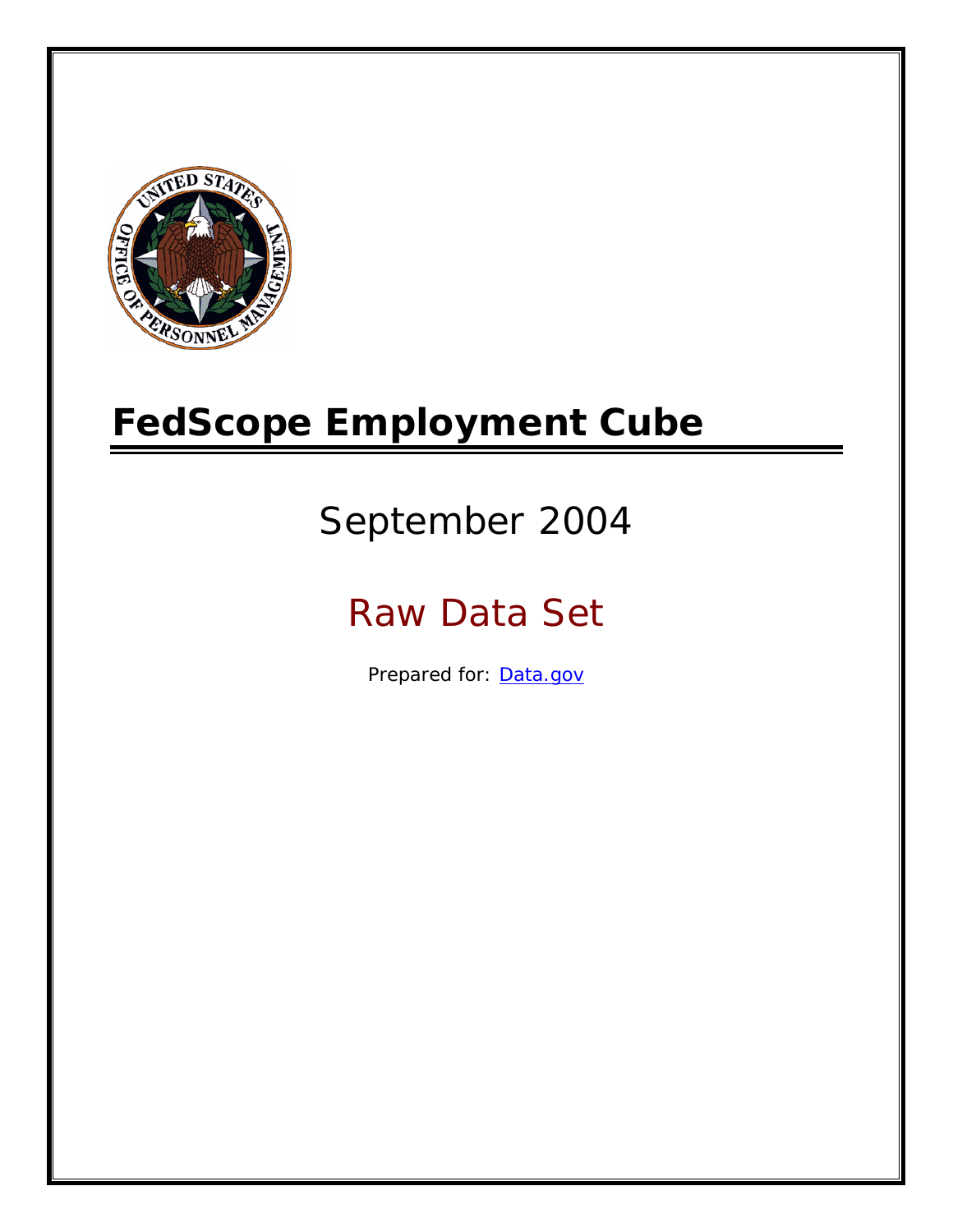

# **Table of Contents**

| $\mathbf{1}$ | <b>OVERVIEW</b>                                | 3              |
|--------------|------------------------------------------------|----------------|
| 1.1          | Purpose                                        | 3              |
| 1.2          | <b>Scope</b>                                   | 3              |
| 2            | <b>RAW DATA SET FILE</b>                       | 3              |
| 2.1          | <b>FACTDATA</b>                                | 3              |
| 3            | <b>DIMENSION TRANSLATIONS FILES</b>            | 5              |
| 3.1          | Agency                                         | 5              |
| 3.2          | Location                                       | 6              |
| 3.3          | Age                                            | 6              |
| 3.4          | <b>Education Level</b>                         | $\overline{7}$ |
| 3.5          | <b>General Schedule &amp; Equivalent Grade</b> | 8              |
| 3.6          | <b>Length of Service</b>                       | 8              |
| 3.7          | Occupation                                     | 9              |
| 3.8          | <b>Occupation Category</b>                     | 9              |
| 3.9          | Pay Plan & Grade                               | 10             |
| 3.10         | <b>Salary Level</b>                            | 10             |
|              | 3.11 STEM Occupations                          | 11             |
|              | 3.12 Supervisory Status                        | 11             |
|              | 3.13 Type of Appointment                       | 12             |
|              | 3.14 Work Schedule                             | 12             |
| 3.15         | <b>Work Status</b>                             | 13             |
|              | 3.16 Date                                      | 13             |
|              | 3.17 Employment                                | 14             |
|              | 3.18 Average Salary                            | 14             |
|              | 3.19 Average Length of Service                 | 14             |
| 4            | <b>DATA DEFINITIONS</b>                        | 15             |
| 4.1          | Agency                                         | 15             |
| 4.2          | Location                                       | 15             |
| 4.3          | Age                                            | 15             |
| 4.4          | <b>Education Level</b>                         | 15             |
| 4.5          | <b>General Schedule &amp; Equivalent Grade</b> | 15             |
| 4.6          | <b>Length of Service</b>                       | 15             |
| 4.7          | Occupation                                     | 15             |
| 4.8          | <b>Occupation Category</b>                     | 15             |
| 4.9          | Pay Plan & Grade                               | 16             |
| 4.10         | <b>Salary Level</b>                            | 16             |
| 4.11         | <b>STEM Occupations</b>                        | 16             |
| 4.12         | <b>Supervisory Status</b>                      | 16             |
| 4.13         | <b>Type of Appointment</b>                     | 16             |
| 4.14         | <b>Work Schedule</b>                           | 16             |

**Source**: FedScope (https://www.fedscope.opm.gov/) 1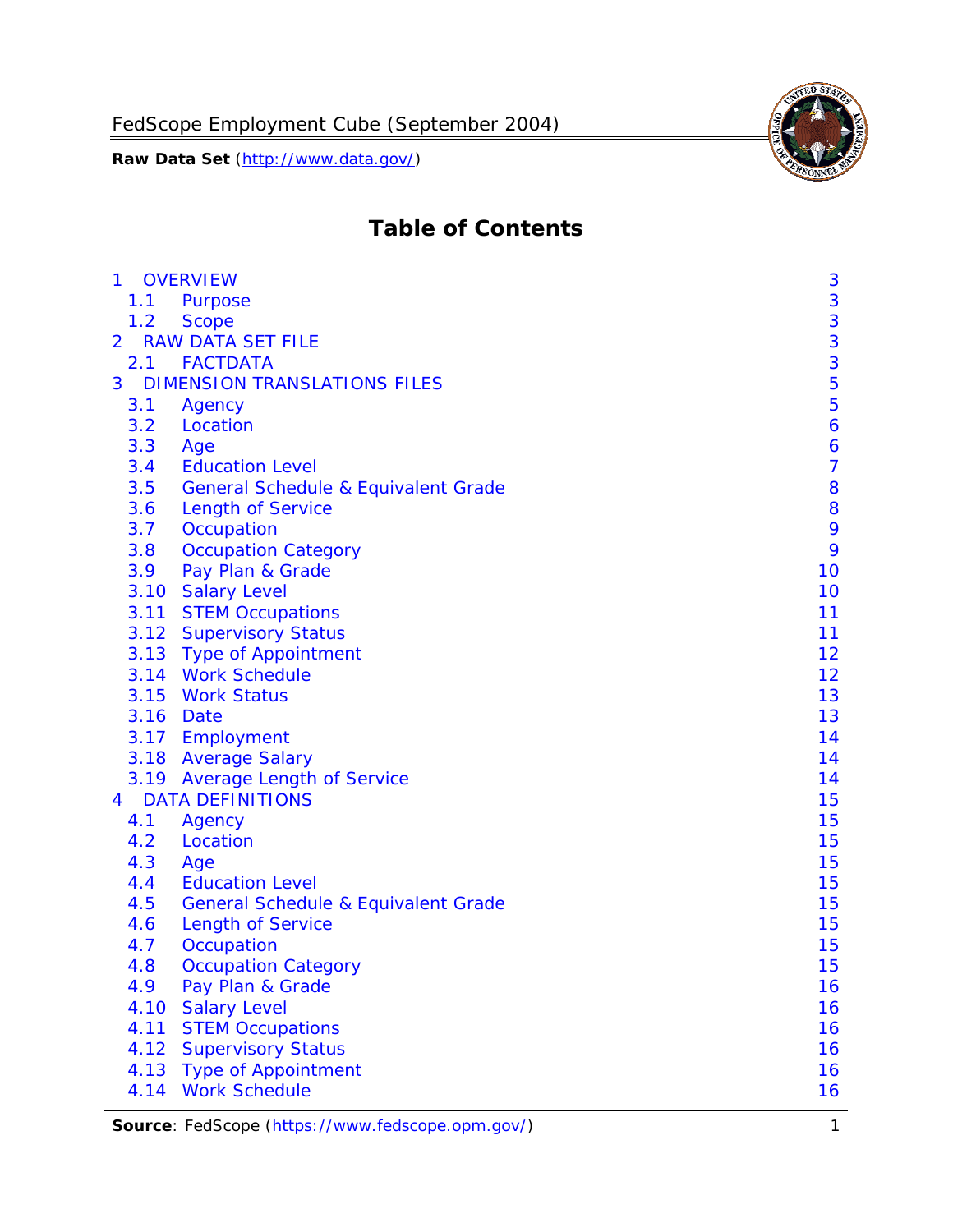FedScope Employment Cube (September 2004)

**Raw Data Set** (http://www.data.gov/)

|               | 4.15 Work Status                                    | 16 |
|---------------|-----------------------------------------------------|----|
|               | 4.16 Date                                           | 16 |
|               | 4.17 Employment                                     | 17 |
|               | 4.18 Average Salary                                 | 17 |
|               | 4.19 Average Length of Service                      | 17 |
|               | 5 APPENDIX                                          | 18 |
| 5.1           | SAS Program to Read Raw Data Sets for Data Analysis | 18 |
| $5.2^{\circ}$ | <b>FedScope General Public Web Site</b>             | 18 |

# **Listing of Tables**

| Table 2.1: FACTDATA.TXT Record Layout   | 4  |
|-----------------------------------------|----|
| Table 3.1: DTagy.txt Record Layout      | 5  |
| Table 3.2: DTloc.txt Record Layout      | 6  |
| Table 3.3: DTagelvl.txt Record Layout   | 6  |
| Table 3.4: DTedlvl.txt Record Layout    | 7  |
| Table 3.5: DTgsegrd.txt Record Layout   | 8  |
| Table 3.6: DTIoslyl.txt Record Layout   | 8  |
| Table 3.7: DTocc.txt Record Layout      | 9  |
| Table 3.8: DTpatco.txt Record Layout    | 9  |
| Table 3.9: DTppgrd.txt Record Layout    | 10 |
| Table 3.10: DTsallvl.txt Record Layout  | 10 |
| Table 3.11: DTstemocc.txt Record Layout | 11 |
| Table 3.12: DTsuper.txt Record Layout   | 11 |
| Table 3.13: DTtoa.txt Record Layout     | 12 |
| Table 3.14: DTwrksch.txt Record Layout  | 12 |
| Table 3.15: DTwkstat.txt Record Layout  | 13 |
| Table 3.16: DTdate.txt Record Layout    | 13 |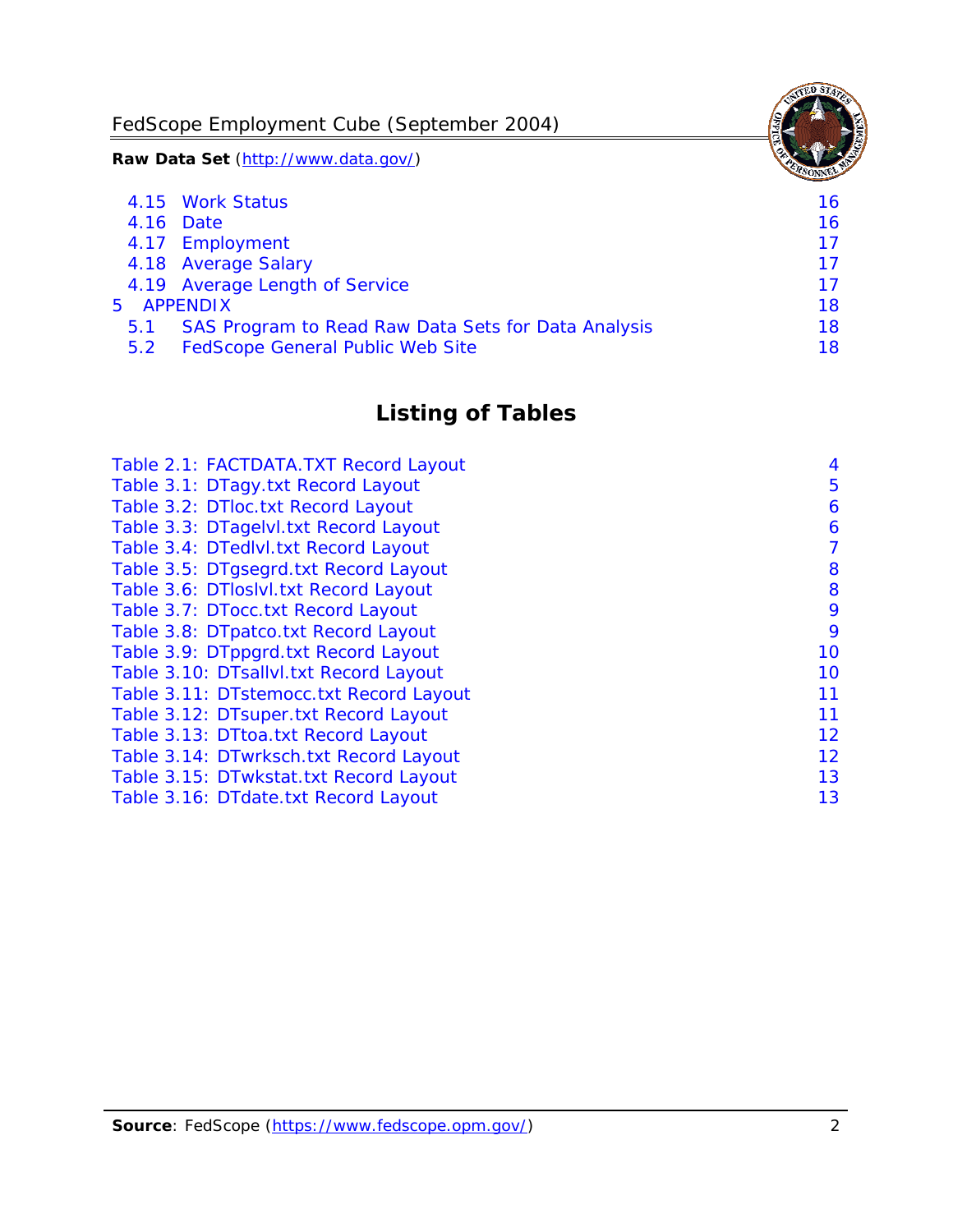# <span id="page-3-0"></span>**1 OVERVIEW**

#### *1.1 Purpose*

<span id="page-3-1"></span>The purpose of this raw data set is to increase public access to high value, machine readable datasets generated by the U.S. Office of Personnel Management. The FedScope Employment Cube data sets are available via [Data.gov](http://www.data.gov/).

## <span id="page-3-2"></span>*1.2 Scope*

The scope of this raw data set includes data elements used in the creation of the FedScope Employment Cube [\(https://www.fedscope.opm.gov/\)](https://www.fedscope.opm.gov/). **NOTE**: Starting in FY 2010, the OPM Statistical Data Mart (SDM) is the source for all FedScope data. The SDM is processed data from the Enterprise Human Resources Integration (EHRI) data warehouse. Data is processed on a quarterly basis (i.e. March, June, September and December).

# <span id="page-3-3"></span>**2 RAW DATA SET FILE**

## <span id="page-3-4"></span>*2.1 FACTDATA*

This "**delimited**" (comma separated value (**CSV**)) raw data set provides employee population data as of September 2004. Each column value is separated by a "**comma**" from the next column's value and each row starts a new record. Each record contains 20 data elements. The record layout for FACTDATA.TXT is depicted in [Table 2.1](#page-4-1) below:

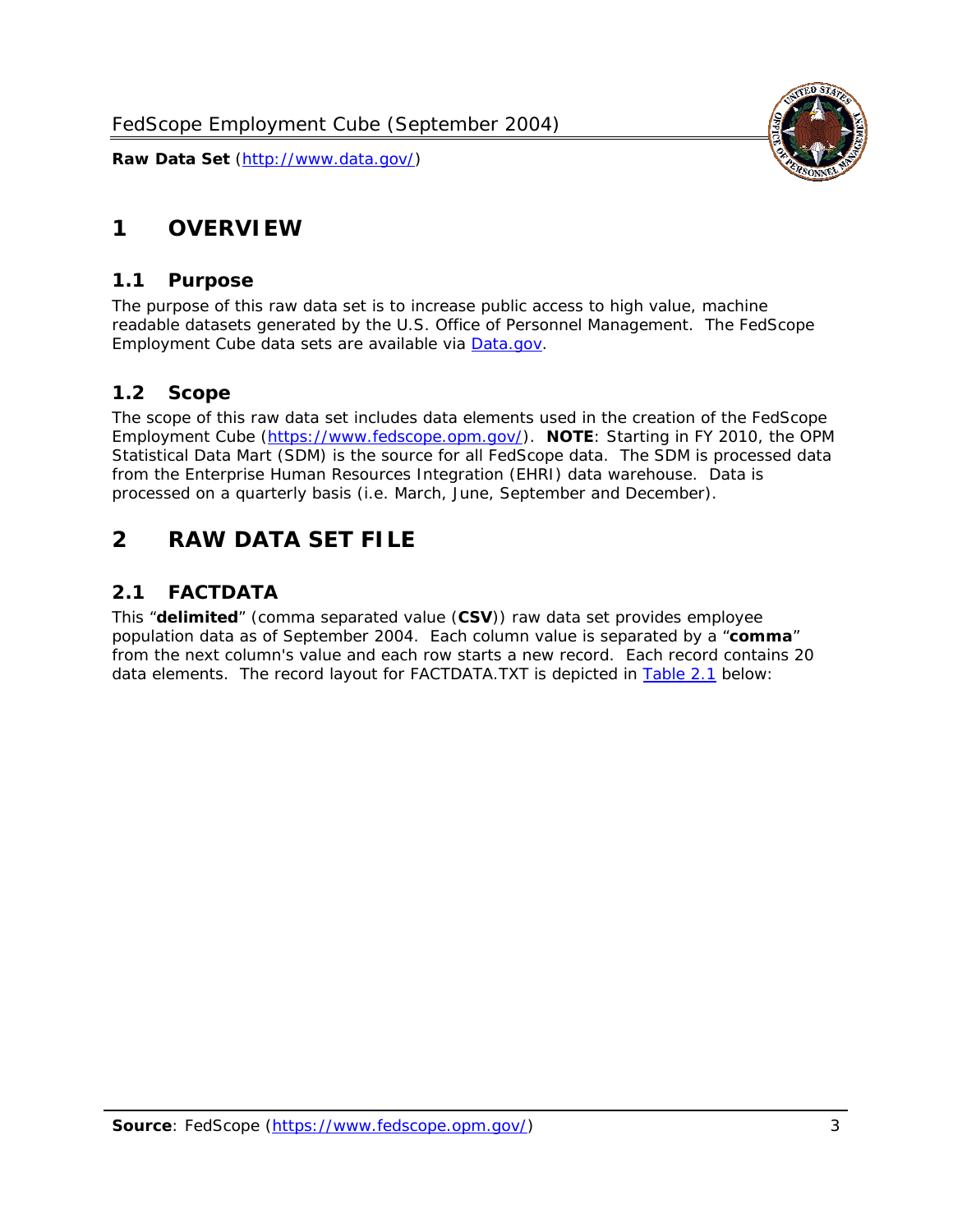<span id="page-4-1"></span><span id="page-4-0"></span>

**NOTE**: If importing this table (data set) into Excel, change the "column data format" for columns 1-17 from "General" to "Text". Columns 18-20 can be imported as "General" data format. In Excel, the "General" data format converts numeric values to numbers. Columns 1-17 are TEXT fields; Columns 18-20 are NUMERIC fields.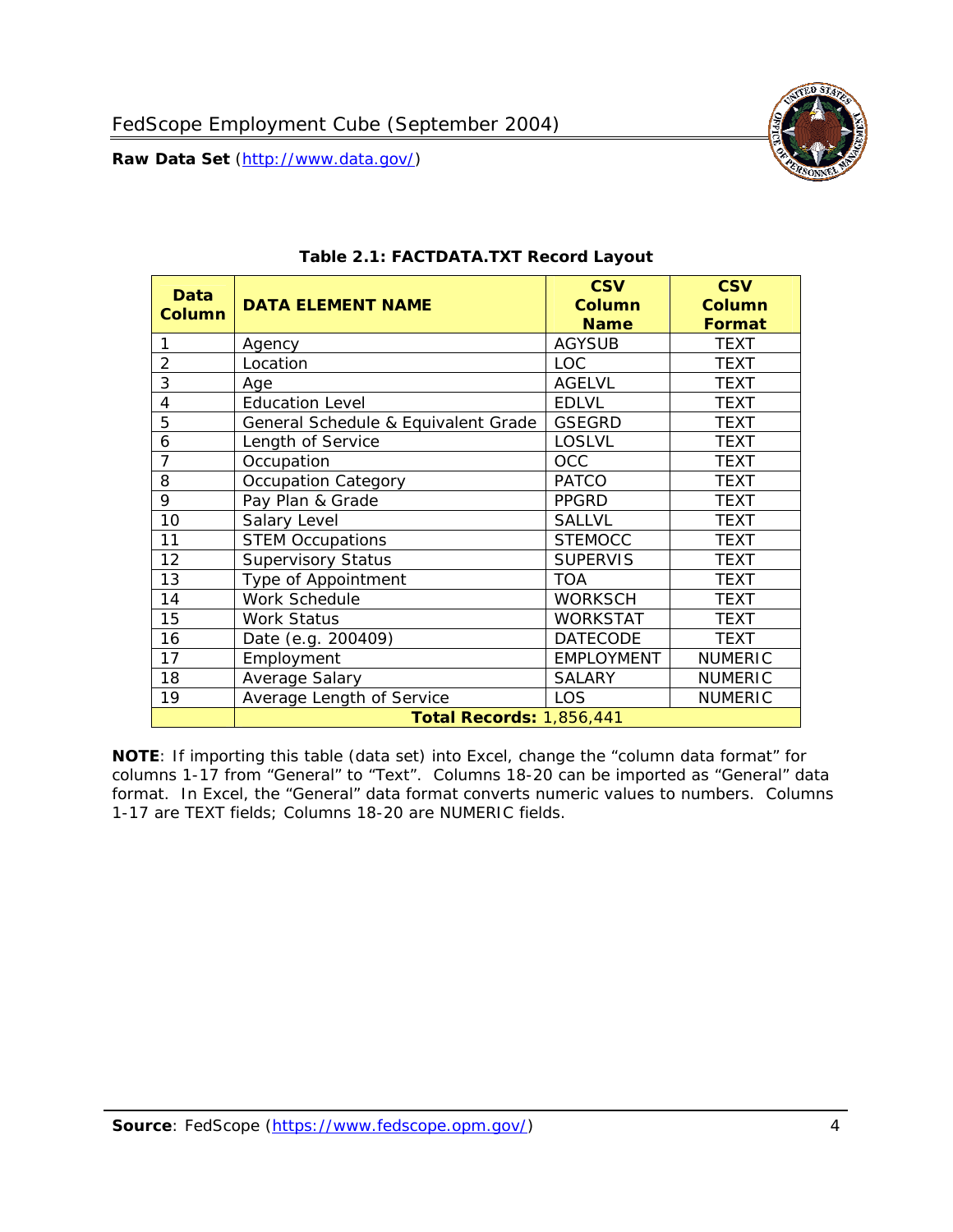

# <span id="page-5-0"></span>**3 DIMENSION TRANSLATIONS FILES**

#### <span id="page-5-1"></span>*3.1 Agency*

<span id="page-5-3"></span><span id="page-5-2"></span>This "**delimited**" (comma separated value (**CSV**)) data file provides translations for the agency data element contained in the employee population data file (FACTDATA.TXT). See [Table 2.1.](#page-4-1) Each column value is separated by a "**comma**" from the next column's value and each row starts a new record. Each record contains 6 data elements. The record layout for DTagy.txt is depicted in [Table 3.1](#page-5-3) below:

| Data<br><b>Column</b>     | <b>DATA ELEMENT NAME</b>       | <b>CSV</b><br><b>Column</b><br><b>Name</b> | <b>CSV</b><br>Column<br><b>Format</b> |  |
|---------------------------|--------------------------------|--------------------------------------------|---------------------------------------|--|
|                           | Agency Type                    | <b>AGYTYP</b>                              | <b>TEXT</b>                           |  |
| 2                         | <b>Agency Type Translation</b> | <b>AGYTYPT</b>                             | <b>TEXT</b>                           |  |
| 3                         | Agency                         | AGY                                        | <b>TEXT</b>                           |  |
| 4                         | <b>Agency Translation</b>      | <b>AGYT</b>                                | <b>TEXT</b>                           |  |
| 5                         | Agency Sub element             | <b>AGYSUB</b>                              | <b>TEXT</b>                           |  |
| 6                         | Agency Sub element Translation | <b>AGYSUBT</b>                             | <b>TEXT</b>                           |  |
| <b>Total Records: 528</b> |                                |                                            |                                       |  |

#### **Table 3.1: DTagy.txt Record Layout**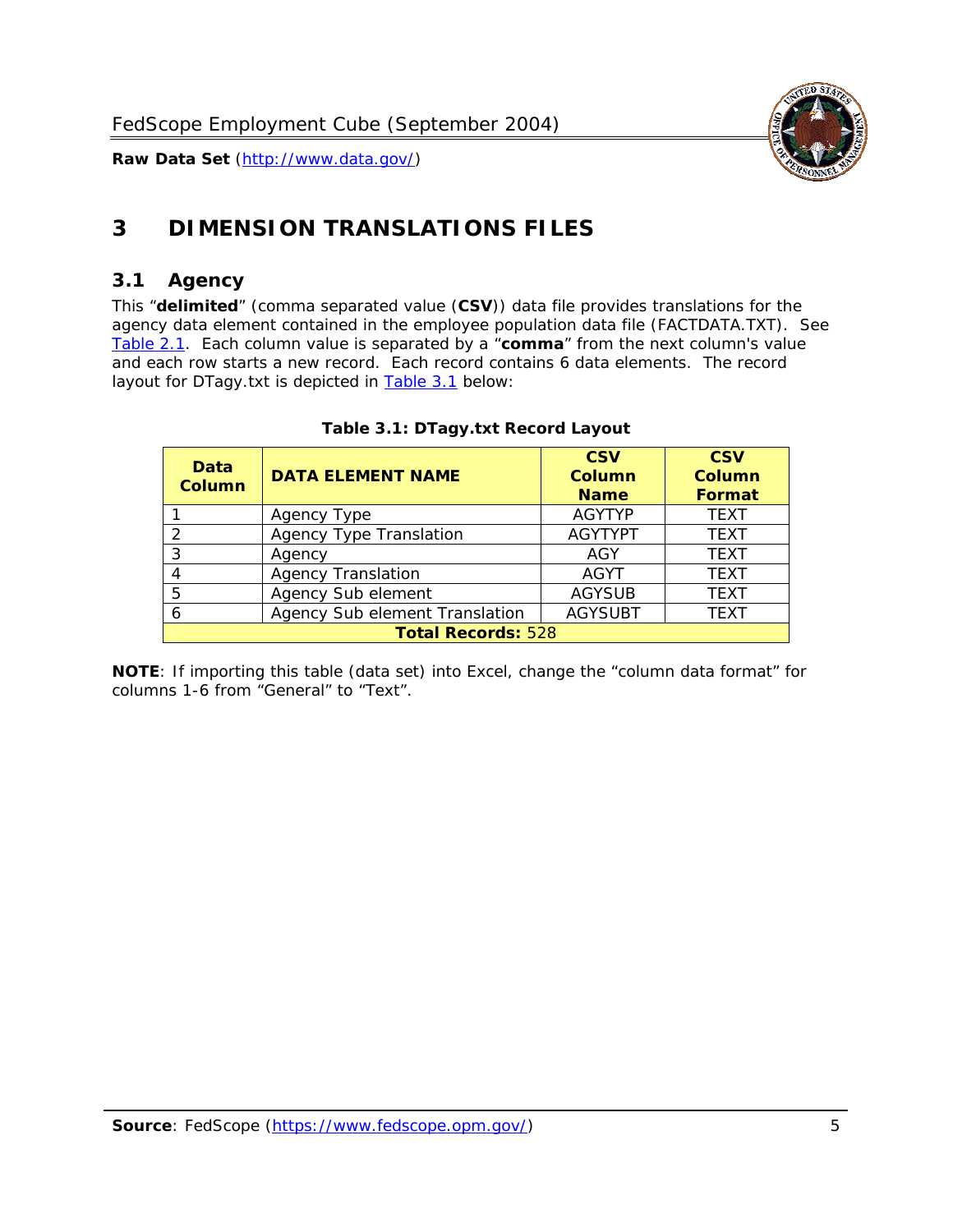

#### <span id="page-6-0"></span>*3.2 Location*

<span id="page-6-4"></span><span id="page-6-2"></span>This "**delimited**" (comma separated value (**CSV**)) data file provides translations for the location data element contained in the employee population data file (FACTDATA.TXT). See [Table 2.1.](#page-4-1) Each column value is separated by a "**comma**" from the next column's value and each row starts a new record. Each record contains 4 data elements. The record layout for DTloc.txt is depicted in [Table 3.2](#page-6-4) below:

| Data<br><b>Column</b>     | <b>DATA ELEMENT NAME</b>         | <b>CSV</b><br><b>Column</b><br><b>Name</b> | <b>CSV</b><br><b>Column</b><br><b>Format</b> |  |
|---------------------------|----------------------------------|--------------------------------------------|----------------------------------------------|--|
|                           | Location Type                    | LOCTYP                                     | <b>TEXT</b>                                  |  |
|                           | Location Type Translation        | <b>LOCTYPT</b>                             | <b>TEXT</b>                                  |  |
| ⌒                         | State/Country                    | LOC.                                       | <b>TEXT</b>                                  |  |
|                           | <b>State/Country Translation</b> | LOCT                                       | <b>TFXT</b>                                  |  |
| <b>Total Records: 241</b> |                                  |                                            |                                              |  |

#### **Table 3.2: DTloc.txt Record Layout**

**NOTE**: If importing this table (data set) into Excel, change the "column data format" for columns 1-4 from "General" to "Text".

#### <span id="page-6-1"></span>*3.3 Age*

<span id="page-6-5"></span><span id="page-6-3"></span>This "**delimited**" (comma separated value (**CSV**)) data file provides translations for the age data element contained in the employee population data file (FACTDATA.TXT). See [Table](#page-4-1) [2.1](#page-4-1). Each column value is separated by a "**comma**" from the next column's value and each row starts a new record. Each record contains 2 data elements. The record layout for DTagelvl.txt is depicted in [Table 3.3](#page-6-5) below:

| Data<br><b>Column</b>    | <b>DATA ELEMENT NAME</b> | <b>CSV</b><br>Column<br><b>Name</b> | <b>CSV</b><br>Column<br>Format |  |
|--------------------------|--------------------------|-------------------------------------|--------------------------------|--|
|                          | Aae                      | AGELVL                              | TFXT                           |  |
|                          | Age Translation          | AGFI VI T                           | TFXT                           |  |
| <b>Total Records: 12</b> |                          |                                     |                                |  |

|  |  | Table 3.3: DTagelvl.txt Record Layout |  |
|--|--|---------------------------------------|--|
|  |  |                                       |  |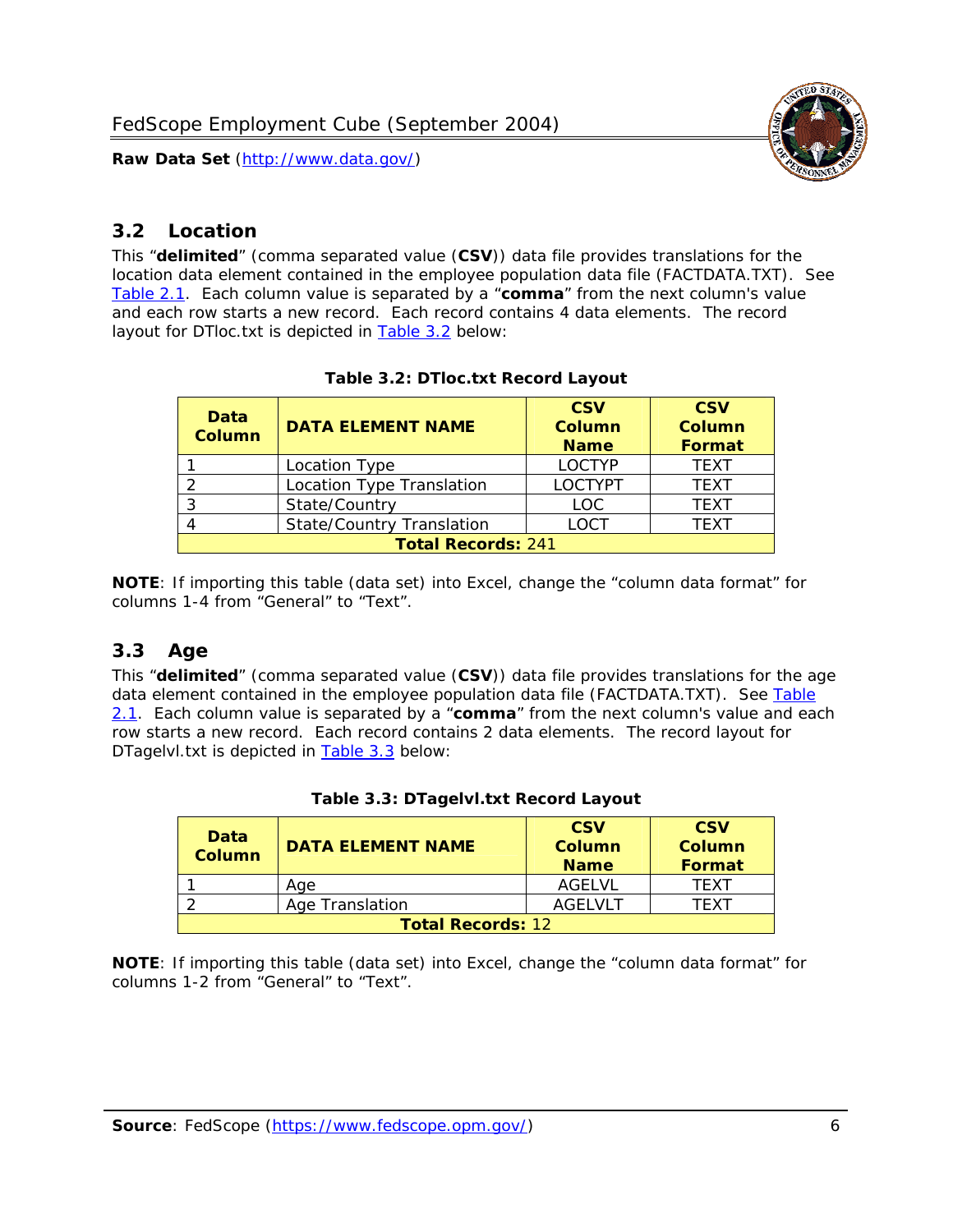

### <span id="page-7-0"></span>*3.4 Education Level*

<span id="page-7-2"></span><span id="page-7-1"></span>This "**delimited**" (comma separated value (**CSV**)) data file provides translations for the education level data element contained in the employee population data file (FACTDATA.TXT). See [Table 2.1](#page-4-1). Each column value is separated by a "**comma**" from the next column's value and each row starts a new record. Each record contains 4 data elements. The record layout for DTedlvl.txt is depicted in [Table 3.4](#page-7-2) below:

| Data<br><b>Column</b>    | <b>DATA ELEMENT NAME</b>           | <b>CSV</b><br><b>Column</b><br><b>Name</b> | <b>CSV</b><br><b>Column</b><br><b>Format</b> |  |  |
|--------------------------|------------------------------------|--------------------------------------------|----------------------------------------------|--|--|
|                          | <b>Education Level Type</b>        | <b>EDLVLTYP</b>                            | <b>TEXT</b>                                  |  |  |
|                          | Education Level Type Translation   | <b>EDLVLTYPT</b>                           | <b>TEXT</b>                                  |  |  |
|                          | <b>Education Level</b>             | <b>EDLVL</b>                               | <b>TEXT</b>                                  |  |  |
|                          | <b>Education Level Translation</b> | <b>EDLVLT</b>                              | <b>TEXT</b>                                  |  |  |
| <b>Total Records: 24</b> |                                    |                                            |                                              |  |  |

#### **Table 3.4: DTedlvl.txt Record Layout**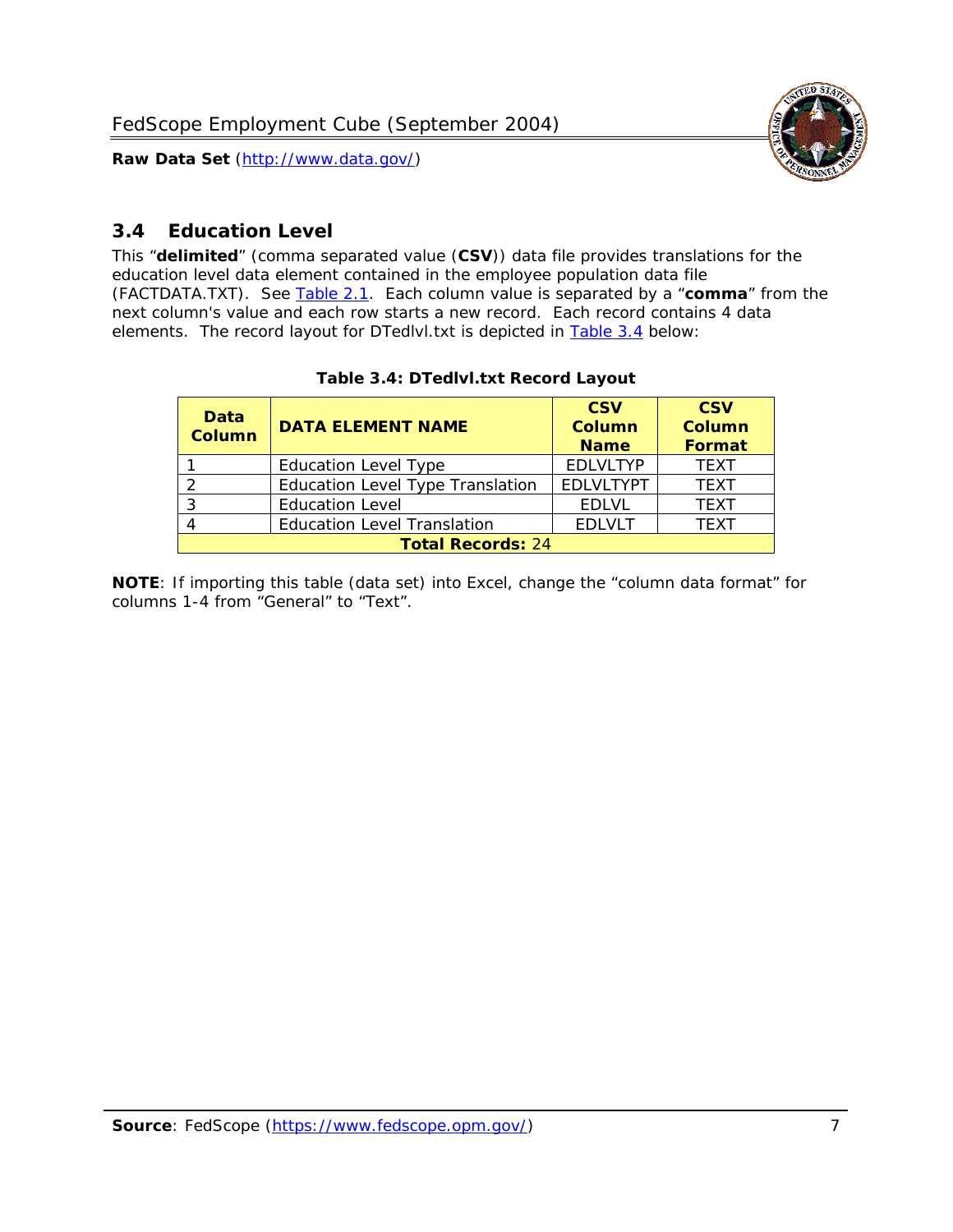

### <span id="page-8-0"></span>*3.5 General Schedule & Equivalent Grade*

This "**delimited**" (comma separated value (**CSV**)) data file provides translations for the general schedule & equivalent grade data element contained in the employee population data file (FACTDATA.TXT). See [Table 2.1](#page-4-1). Each column value is separated by a "**comma**" from the next column's value and each row starts a new record. Each record contains 1 data element. The record layout for DTgsegrd.txt is depicted in [Table 3.5](#page-8-4) below:

#### **Table 3.5: DTgsegrd.txt Record Layout**

<span id="page-8-4"></span><span id="page-8-2"></span>

| Data<br>Column | <b>DATA ELEMENT NAME</b>            |        | <b>CSV</b><br>Column<br>Format |  |  |  |
|----------------|-------------------------------------|--------|--------------------------------|--|--|--|
|                | General Schedule & Equivalent Grade | GSFGRD | <b>TFXT</b>                    |  |  |  |
|                | <b>Total Records: 17</b>            |        |                                |  |  |  |

**NOTE**: If importing this table (data set) into Excel, change the "column data format" for column 1-from "General" to "Text".

#### <span id="page-8-1"></span>*3.6 Length of Service*

<span id="page-8-5"></span><span id="page-8-3"></span>This "**delimited**" (comma separated value (**CSV**)) data file provides translations for the length of service data element contained in the employee population data file (FACTDATA.TXT). See [Table 2.1](#page-4-1). Each column value is separated by a "**comma**" from the next column's value and each row starts a new record. Each record contains 2 data elements. The record layout for DTloslvl.txt is depicted in [Table 3.6](#page-8-5) below:

| Data<br><b>Column</b>    | <b>DATA ELEMENT NAME</b>      | <b>CSV</b><br><b>Column</b><br><b>Name</b> | <b>CSV</b><br>Column<br>Format |  |  |
|--------------------------|-------------------------------|--------------------------------------------|--------------------------------|--|--|
|                          | Length of Service             | LOSLVL                                     | TFXT                           |  |  |
|                          | Length of Service Translation | LOSI VLT                                   | TFXT                           |  |  |
| <b>Total Records: 11</b> |                               |                                            |                                |  |  |

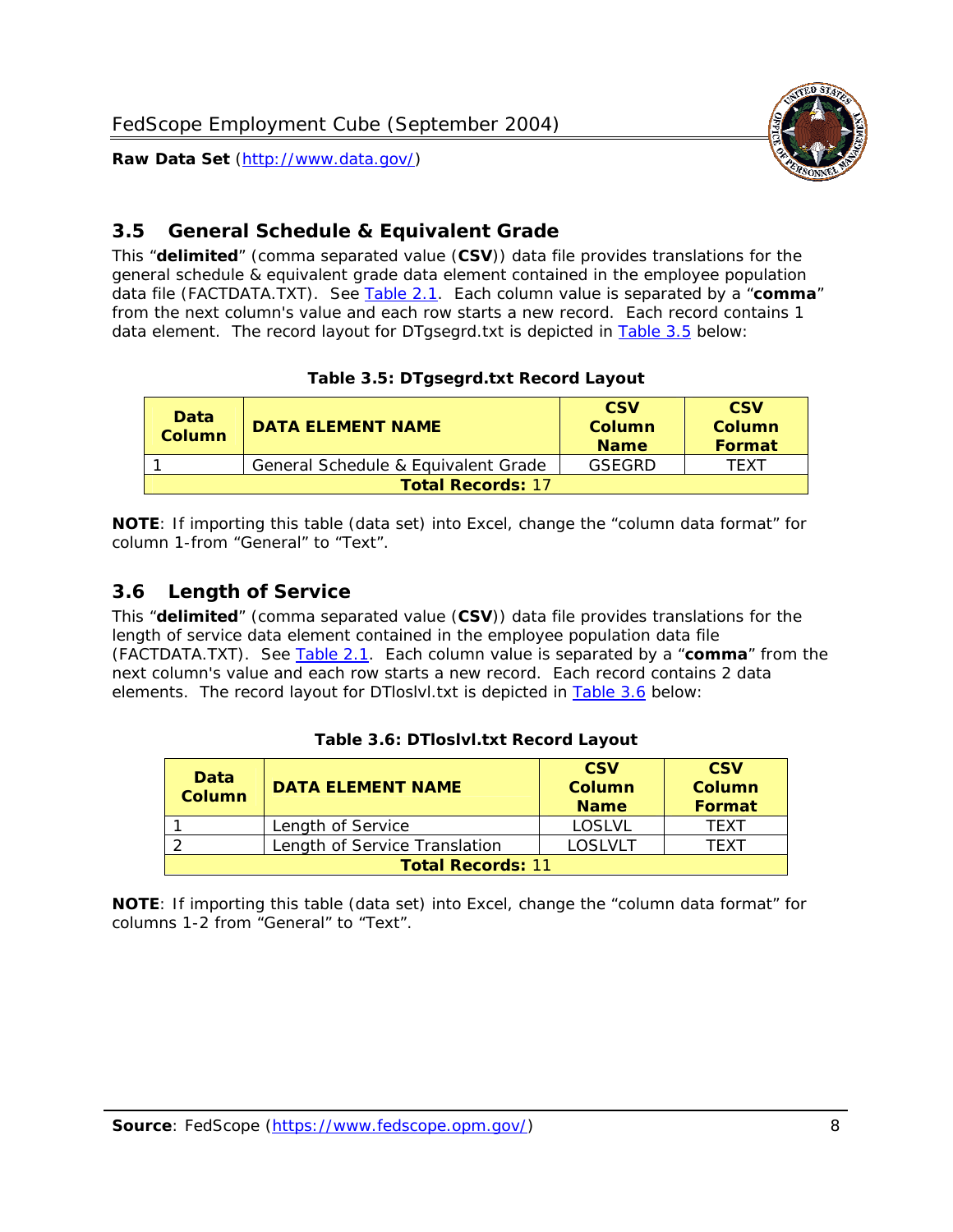

#### <span id="page-9-0"></span>*3.7 Occupation*

<span id="page-9-4"></span>This "**delimited**" (comma separated value (**CSV**)) data file provides translations for the occupation data element contained in the employee population data file (FACTDATA.TXT). See [Table 2.1](#page-4-1). Each column value is separated by a "**comma**" from the next column's value and each row starts a new record. Each record contains 6 data elements. The record layout for DTocc.txt is depicted in [Table 3.7](#page-9-4) below:

<span id="page-9-2"></span>

| Data<br><b>Column</b>     | <b>DATA ELEMENT NAME</b>             | <b>CSV</b><br>Column<br><b>Name</b> | <b>CSV</b><br><b>Column</b><br><b>Format</b> |  |  |
|---------------------------|--------------------------------------|-------------------------------------|----------------------------------------------|--|--|
|                           | Occupation Type                      | <b>OCCTYP</b>                       | <b>TEXT</b>                                  |  |  |
|                           | Occupation Type Translation          | <b>OCCTYPT</b>                      | <b>TEXT</b>                                  |  |  |
| 2                         | <b>Occupation Family</b>             | <b>OCCFAM</b>                       | <b>TEXT</b>                                  |  |  |
|                           | <b>Occupation Family Translation</b> | <b>OCCFAMT</b>                      | <b>TEXT</b>                                  |  |  |
| 5                         | Occupation                           | <b>OCC</b>                          | <b>TEXT</b>                                  |  |  |
|                           | <b>Occupation Translation</b>        | <b>OCCT</b>                         | <b>TEXT</b>                                  |  |  |
| <b>Total Records: 772</b> |                                      |                                     |                                              |  |  |

#### **Table 3.7: DTocc.txt Record Layout**

**NOTE**: If importing this table (data set) into Excel, change the "column data format" for columns 1-6 from "General" to "Text".

#### <span id="page-9-1"></span>*3.8 Occupation Category*

<span id="page-9-5"></span>This "**delimited**" (comma separated value (**CSV**)) data file provides translations for the occupation category data element contained in the employee population data file (FACTDATA.TXT). See [Table 2.1](#page-4-1). Each column value is separated by a "**comma**" from the next column's value and each row starts a new record. Each record contains 2 data elements. The record layout for DTpatco.txt is depicted in [Table 3.8](#page-9-5) below:

<span id="page-9-3"></span>

| Data<br><b>Column</b>   | <b>DATA ELEMENT NAME</b>        | <b>CSV</b><br>Column<br><b>Name</b> | <b>CSV</b><br>Column<br>Format |  |
|-------------------------|---------------------------------|-------------------------------------|--------------------------------|--|
|                         | <b>Occupation Category</b>      | <b>PATCO</b>                        | <b>TFXT</b>                    |  |
|                         | Occupation Category Translation | <b>PATCOT</b>                       | TFXT                           |  |
| <b>Total Records: 7</b> |                                 |                                     |                                |  |

|  |  | Table 3.8: DTpatco.txt Record Layout |  |  |
|--|--|--------------------------------------|--|--|
|--|--|--------------------------------------|--|--|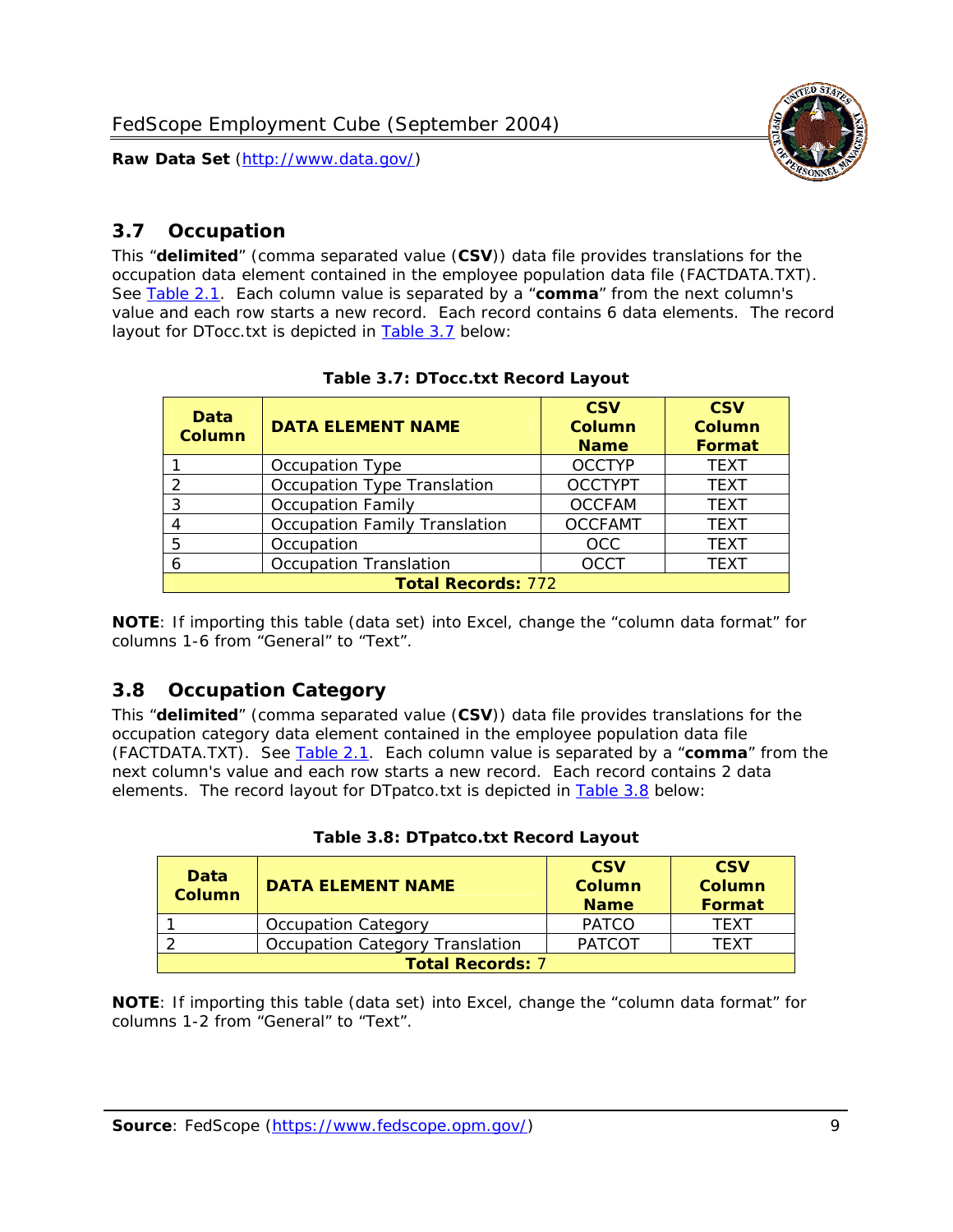

### <span id="page-10-0"></span>*3.9 Pay Plan & Grade*

<span id="page-10-4"></span>This "**delimited**" (comma separated value (**CSV**)) data file provides translations for the pay plan & grade data element contained in the employee population data file (FACTDATA.TXT). See [Table 2.1](#page-4-1). Each column value is separated by a "**comma**" from the next column's value and each row starts a new record. Each record contains 7 data elements. The record layout for DTppgrd.txt is depicted in **Table 3.9** below:

<span id="page-10-2"></span>

| Data<br><b>Column</b>       | <b>DATA ELEMENT NAME</b>   | <b>CSV</b><br>Column<br><b>Name</b> | <b>CSV</b><br>Column<br><b>Format</b> |  |
|-----------------------------|----------------------------|-------------------------------------|---------------------------------------|--|
|                             | Pay Plan Type              | <b>PPTYP</b>                        | <b>TEXT</b>                           |  |
| $\mathcal{P}$               | Pay Plan Type Translation  | <b>PPTYPT</b>                       | <b>TEXT</b>                           |  |
| 3                           | Pay Plan Group             | <b>PPGROUP</b>                      | <b>TEXT</b>                           |  |
|                             | Pay Plan Group Translation | <b>PPGROUPT</b>                     | <b>TEXT</b>                           |  |
| 5                           | Pay Plan                   | <b>PAYPLAN</b>                      | <b>TEXT</b>                           |  |
| 6                           | Pay Plan Translation       | PAYPLANT                            | <b>TEXT</b>                           |  |
|                             | Pay Plan & Grade           | <b>PPGRD</b>                        | <b>TEXT</b>                           |  |
| <b>Total Records: 1,057</b> |                            |                                     |                                       |  |

#### **Table 3.9: DTppgrd.txt Record Layout**

**NOTE**: If importing this table (data set) into Excel, change the "column data format" for columns 1-7 from "General" to "Text".

## <span id="page-10-1"></span>*3.10 Salary Level*

<span id="page-10-5"></span><span id="page-10-3"></span>This "**delimited**" (comma separated value (**CSV**)) data file provides translations for the salary level data element contained in the employee population data file (FACTDATA.TXT). See [Table 2.1](#page-4-1). Each column value is separated by a "**comma**" from the next column's value and each row starts a new record. Each record contains 2 data elements. The record layout for DTsallvl.txt is depicted in [Table 3.10](#page-10-5) below:

| <b>Data</b><br>Column    | <b>DATA ELEMENT NAME</b>        | <b>CSV</b><br>Column<br><b>Name</b> | <b>CSV</b><br>Column<br><b>Format</b> |
|--------------------------|---------------------------------|-------------------------------------|---------------------------------------|
|                          | Salary Level                    | <b>SALLVL</b>                       | TFXT                                  |
|                          | <b>Salary Level Translation</b> | SAI I VI T                          | TEXT                                  |
| <b>Total Records: 19</b> |                                 |                                     |                                       |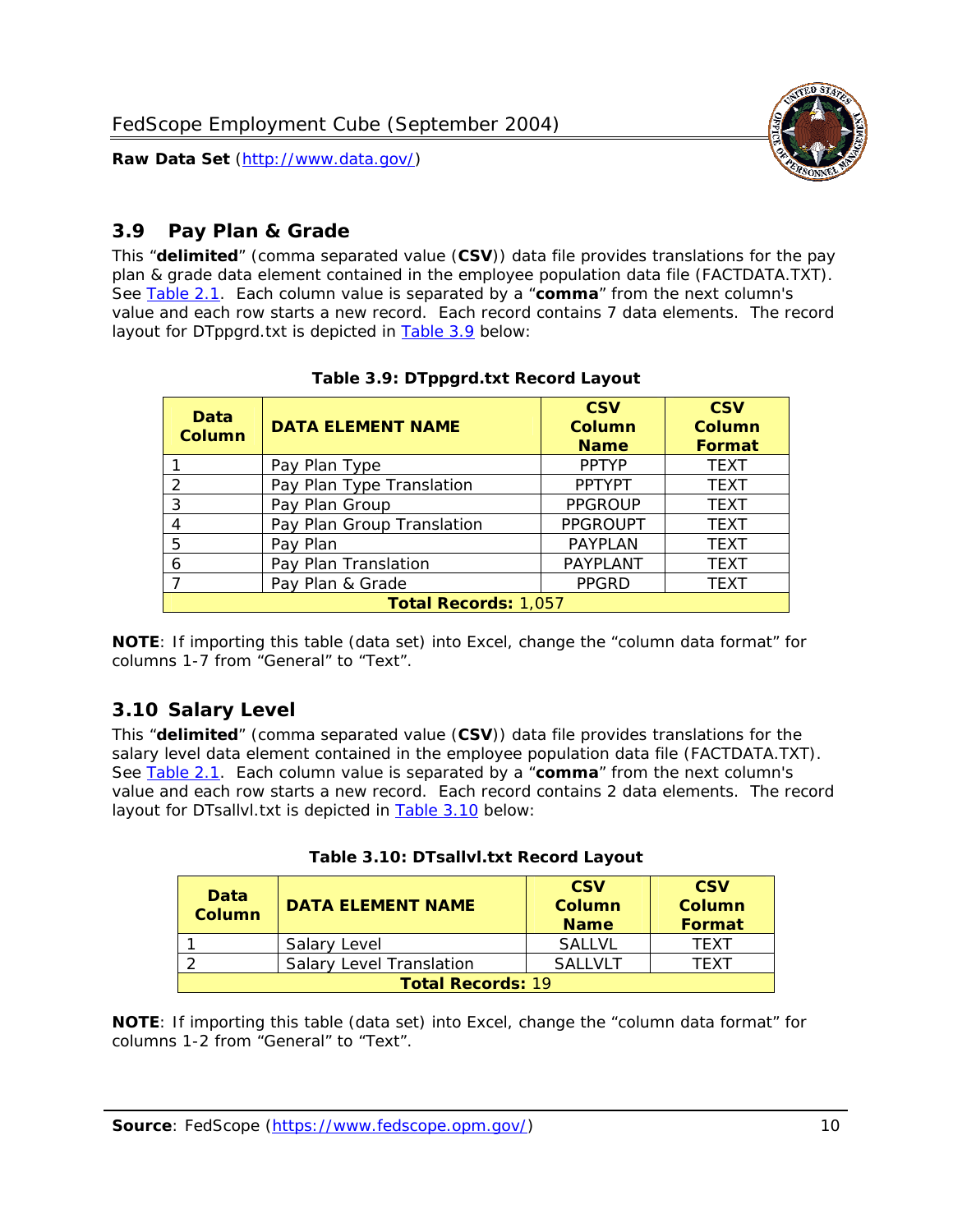

#### <span id="page-11-0"></span>*3.11 STEM Occupations*

<span id="page-11-4"></span>This "**delimited**" (comma separated value (**CSV**)) data file provides translations for the STEM occupations data element contained in the employee population data file (FACTDATA.TXT). See [Table 2.1](#page-4-1). Each column value is separated by a "**comma**" from the next column's value and each row starts a new record. Each record contains 6 data elements. The record layout for DTstemocc.txt is depicted in [Table 3.11](#page-11-4) below:

<span id="page-11-2"></span>

| <b>Data</b><br><b>Column</b> | <b>DATA ELEMENT NAME</b>                     | <b>CSV</b><br>Column<br><b>Name</b> | <b>CSV</b><br><b>Column</b><br><b>Format</b> |  |  |
|------------------------------|----------------------------------------------|-------------------------------------|----------------------------------------------|--|--|
|                              | <b>STEM Occupation Aggregate</b>             | <b>STEMAGG</b>                      | <b>TEXT</b>                                  |  |  |
|                              | <b>STEM Occupation Aggregate Translation</b> | <b>STEMAGGT</b>                     | <b>TEXT</b>                                  |  |  |
| 3                            | <b>STEM Occupation Type</b>                  | <b>STEMTYP</b>                      | <b>TEXT</b>                                  |  |  |
|                              | <b>STEM Occupation Type Translation</b>      | <b>STEMTYPT</b>                     | <b>TEXT</b>                                  |  |  |
| 5                            | <b>STEM Occupation</b>                       | <b>STEMOCC</b>                      | <b>TEXT</b>                                  |  |  |
|                              | <b>STEM Occupation Translation</b>           | <b>STEMOCCT</b>                     | <b>TEXT</b>                                  |  |  |
| <b>Total Records: 68</b>     |                                              |                                     |                                              |  |  |

#### **Table 3.11: DTstemocc.txt Record Layout**

**NOTE**: If importing this table (data set) into Excel, change the "column data format" for columns 1-6 from "General" to "Text".

# <span id="page-11-1"></span>*3.12 Supervisory Status*

This "**delimited**" (comma separated value (**CSV**)) data file provides translations for the supervisory status data element contained in the employee population data file (FACTDATA.TXT). See [Table 2.1](#page-4-1). Each column value is separated by a "**comma**" from the next column's value and each row starts a new record. Each record contains 4 data elements. The record layout for DTsuper.txt is depicted in [Table 3.12](#page-11-5) below:

<span id="page-11-5"></span><span id="page-11-3"></span>

| Data<br><b>Column</b>   | <b>DATA ELEMENT NAME</b>              | <b>CSV</b><br><b>Column</b><br><b>Name</b> | <b>CSV</b><br><b>Column</b><br><b>Format</b> |  |  |
|-------------------------|---------------------------------------|--------------------------------------------|----------------------------------------------|--|--|
|                         | <b>Supervisory Status Type</b>        | <b>SUPERTYP</b>                            | <b>TEXT</b>                                  |  |  |
|                         | Supervisory Status Type Translation   | <b>SUPERTYPT</b>                           | <b>TEXT</b>                                  |  |  |
|                         | <b>Supervisory Status</b>             | <b>SUPERVIS</b>                            | <b>TEXT</b>                                  |  |  |
|                         | <b>Supervisory Status Translation</b> | <b>SUPERVIST</b>                           | <b>TEXT</b>                                  |  |  |
| <b>Total Records: 7</b> |                                       |                                            |                                              |  |  |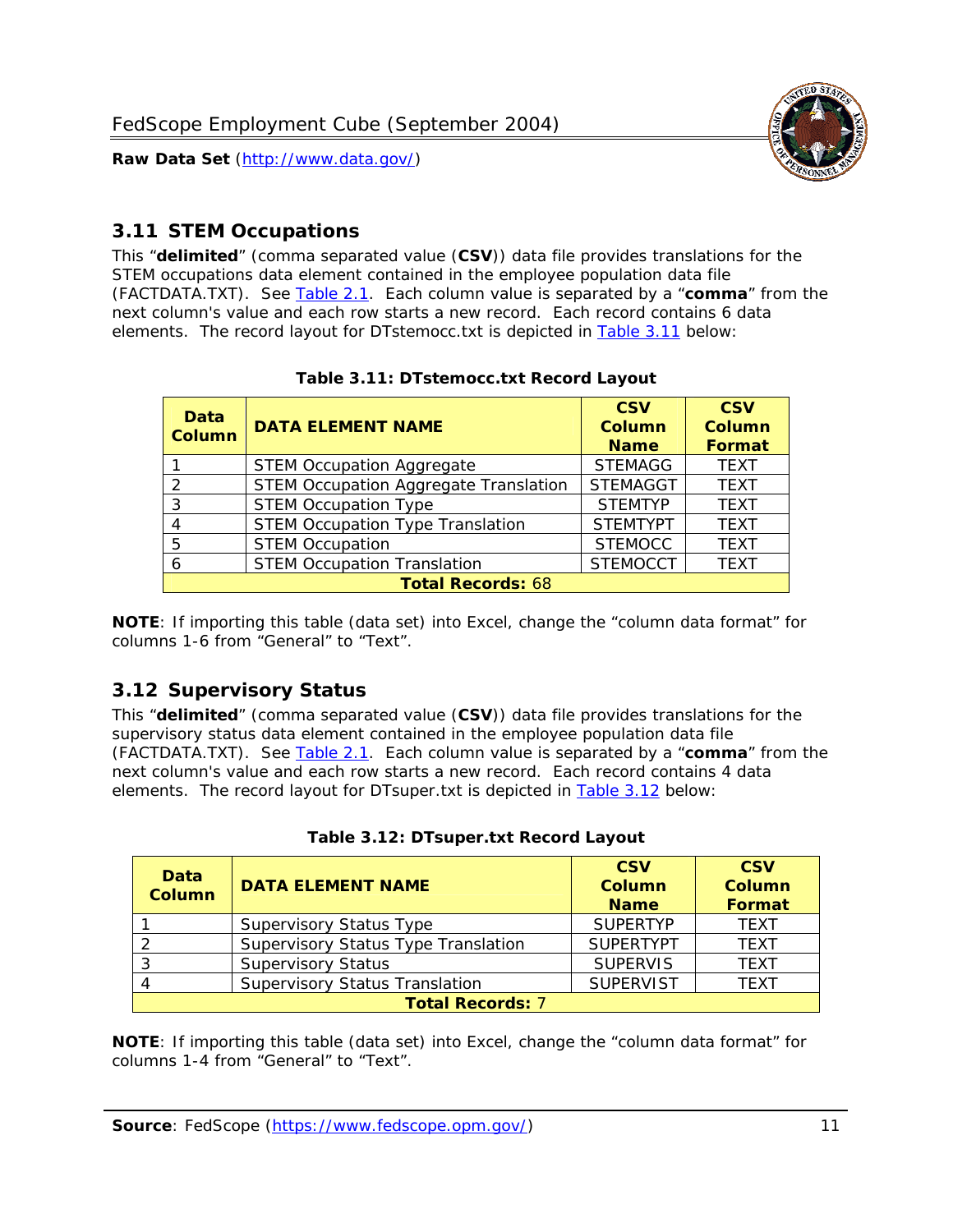

### <span id="page-12-0"></span>*3.13 Type of Appointment*

This "**delimited**" (comma separated value (**CSV**)) data file provides translations for the type of appointment data element contained in the employee population data file (FACTDATA.TXT). See [Table 2.1](#page-4-1). Each column value is separated by a "**comma**" from the next column's value and each row starts a new record. Each record contains 4 data elements. The record layout for DTtoa.txt is depicted in [Table 3.13](#page-12-4) below:

<span id="page-12-4"></span><span id="page-12-2"></span>

| Data<br><b>Column</b> | <b>DATA ELEMENT NAME</b>             | <b>CSV</b><br><b>Column</b><br><b>Name</b> | <b>CSV</b><br><b>Column</b><br><b>Format</b> |
|-----------------------|--------------------------------------|--------------------------------------------|----------------------------------------------|
|                       | Type of Appointment Type             | <b>TOATYP</b>                              | <b>TFXT</b>                                  |
|                       | Type of Appointment Type Translation | <b>TOATYPT</b>                             | <b>TEXT</b>                                  |
|                       | Type of Appointment                  | <b>TOA</b>                                 | <b>TEXT</b>                                  |
|                       | Type of Appointment Translation      | <b>TOAT</b>                                | <b>TFXT</b>                                  |
|                       | <b>Total Records: 21</b>             |                                            |                                              |

#### **Table 3.13: DTtoa.txt Record Layout**

**NOTE**: If importing this table (data set) into Excel, change the "column data format" for columns 1-4 from "General" to "Text".

#### <span id="page-12-1"></span>*3.14 Work Schedule*

<span id="page-12-5"></span>This "**delimited**" (comma separated value (**CSV**)) data file provides translations for the work schedule data element contained in the employee population data file (FACTDATA.TXT). See [Table 2.1](#page-4-1). Each column value is separated by a "**comma**" from the next column's value and each row starts a new record. Each record contains 4 data elements. The record layout for DTwrksch.txt is depicted in [Table 3.14](#page-12-5) below:

<span id="page-12-3"></span>

| Data<br><b>Column</b>    | <b>DATA ELEMENT NAME</b>       | <b>CSV</b><br>Column<br><b>Name</b> | <b>CSV</b><br><b>Column</b><br><b>Format</b> |  |
|--------------------------|--------------------------------|-------------------------------------|----------------------------------------------|--|
|                          | Work Schedule Type             | <b>WSTYP</b>                        | <b>TEXT</b>                                  |  |
|                          | Work Schedule Type Translation | <b>WSTYPT</b>                       | <b>TFXT</b>                                  |  |
| 3                        | Work Schedule                  | <b>WORKSCH</b>                      | <b>TFXT</b>                                  |  |
|                          | Work Schedule Translation      | <b>WORKSCHT</b>                     | <b>TFXT</b>                                  |  |
| <b>Total Records: 12</b> |                                |                                     |                                              |  |

|  | Table 3.14: DTwrksch.txt Record Layout |  |
|--|----------------------------------------|--|
|  |                                        |  |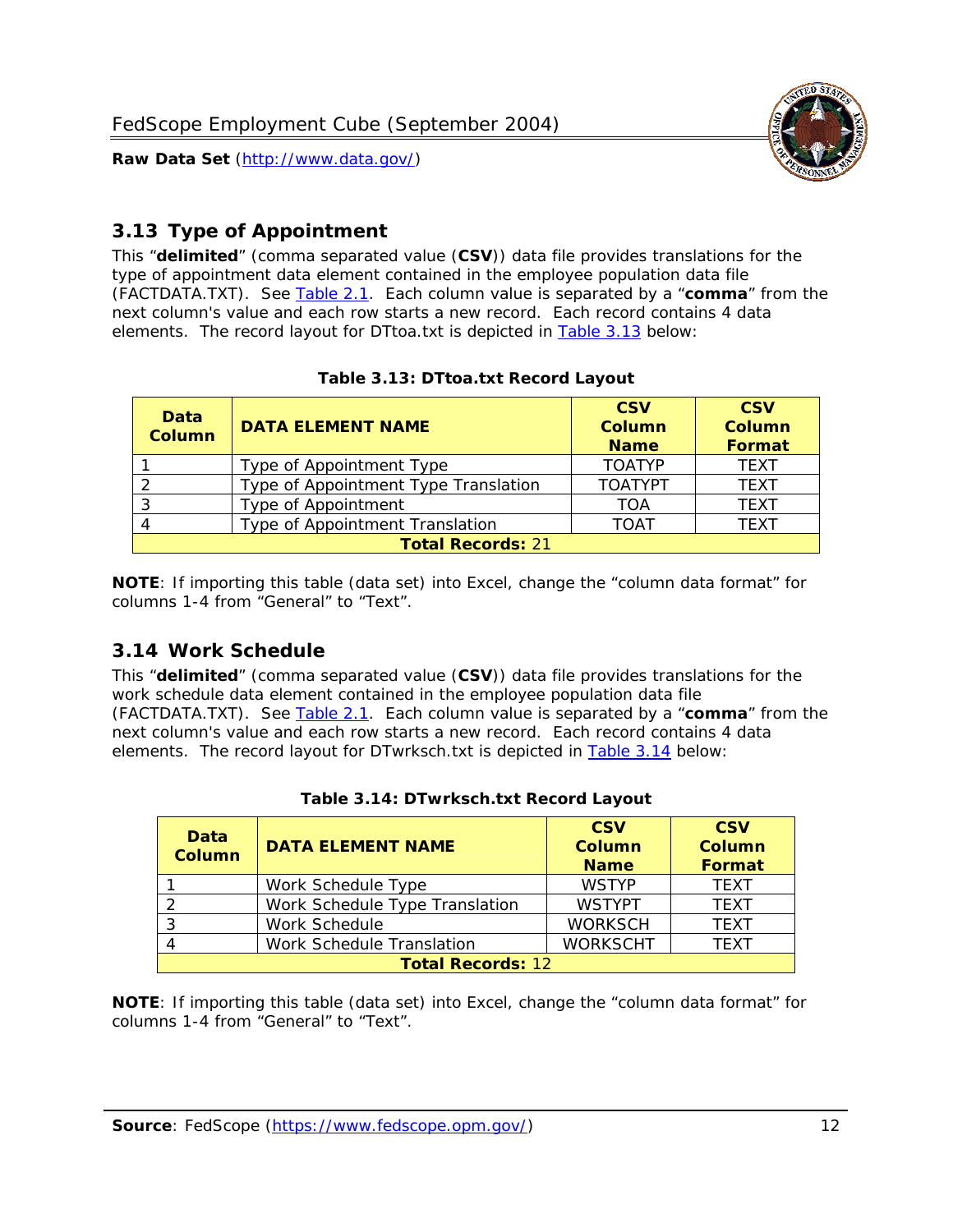

#### <span id="page-13-0"></span>*3.15 Work Status*

<span id="page-13-4"></span><span id="page-13-2"></span>This "**delimited**" (comma separated value (**CSV**)) data file provides translations for the work status data element contained in the employee population data file (FACTDATA.TXT). See [Table 2.1](#page-4-1). Each column value is separated by a "**comma**" from the next column's value and each row starts a new record. Each record contains 2 data elements. The record layout for DTwkstat.txt is depicted in [Table 3.15](#page-13-4) below:

| Data<br><b>Column</b>   | <b>DATA ELEMENT NAME</b>       | <b>CSV</b><br>Column<br><b>Name</b> | <b>CSV</b><br>Column<br><b>Format</b> |
|-------------------------|--------------------------------|-------------------------------------|---------------------------------------|
|                         | <b>Work Status</b>             | <b>WORKSTAT</b>                     | TFXT                                  |
|                         | <b>Work Status Translation</b> | <b>WORKSTATT</b>                    | TFXT                                  |
| <b>Total Records: 2</b> |                                |                                     |                                       |

#### **Table 3.15: DTwkstat.txt Record Layout**

**NOTE**: If importing this table (data set) into Excel, change the "column data format" for columns 1-2 from "General" to "Text".

#### <span id="page-13-1"></span>*3.16 Date*

<span id="page-13-5"></span><span id="page-13-3"></span>This "**delimited**" (comma separated value (**CSV**)) data file provides translations for the status file month date data element contained in the employee population data file (FACTDATA.TXT). See [Table 2.1](#page-4-1). Each column value is separated by a "**comma**" from the next column's value and each row starts a new record. Each record contains 2 data elements. The record layout for DTdate.txt is depicted in [Table 3.16](#page-13-5) below:

| Data<br><b>Column</b>   | <b>DATA ELEMENT NAME</b> | <b>CSV</b><br>Column<br><b>Name</b> | <b>CSV</b><br>Column<br><b>Format</b> |
|-------------------------|--------------------------|-------------------------------------|---------------------------------------|
|                         | File Date                | <b>DATECODE</b>                     | TFXT                                  |
|                         | File Date Translation    | <b>DATECODET</b>                    | TFXT                                  |
| <b>Total Records: 1</b> |                          |                                     |                                       |

**Table 3.16: DTdate.txt Record Layout**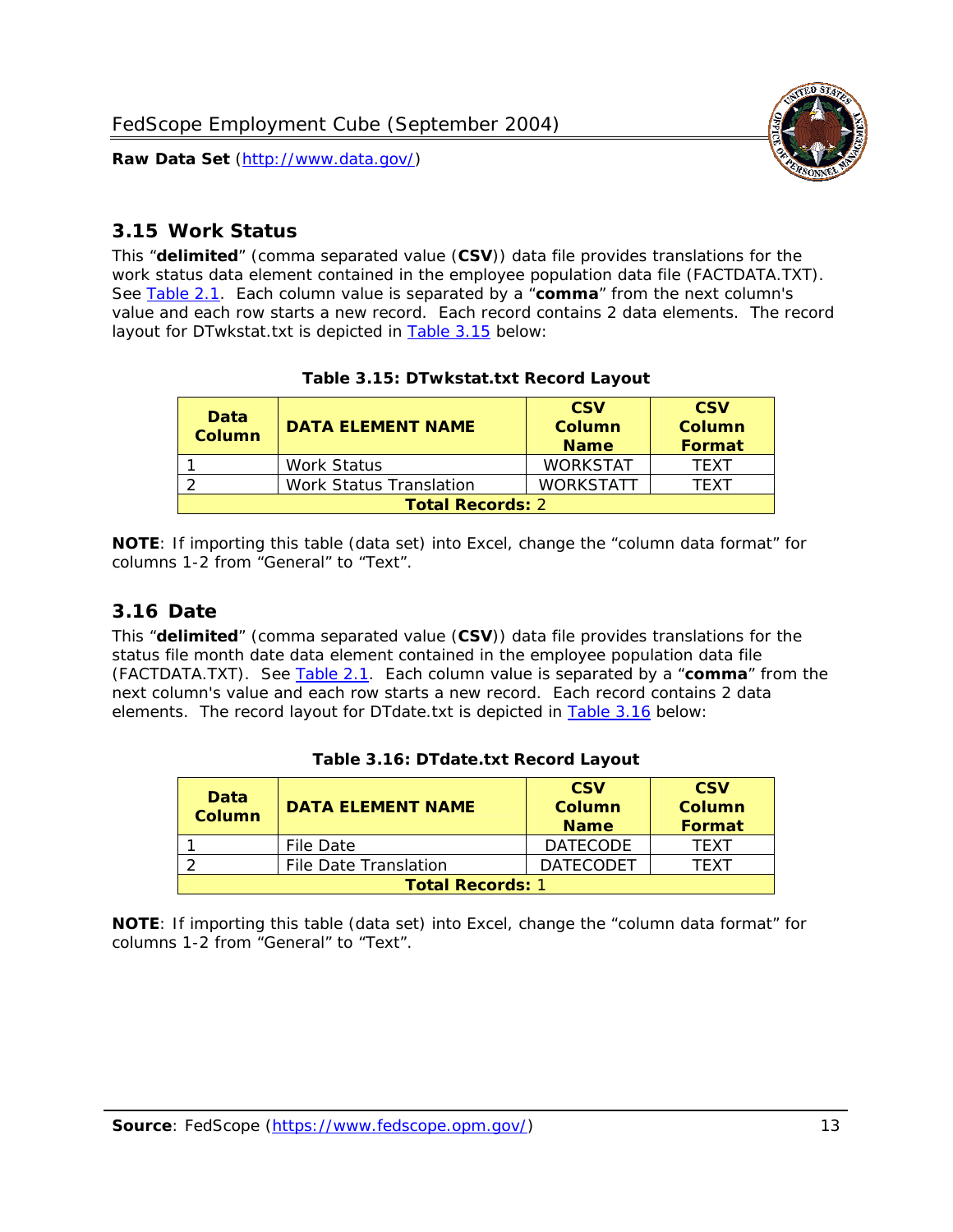

## <span id="page-14-0"></span>*3.17 Employment*

There is no translation file for this data element. Every record in the employee population data file (FACTDATA.TXT) contains a value of "1" for this field. See Chapter [4.17](#page-16-8) for definition of **Employment**.

## <span id="page-14-1"></span>*3.18 Average Salary*

There is no translation file for this data element. See Chapter [4.18](#page-17-1) for definition of [Average](#page-17-1) **[Salary](#page-17-1) [Average Salary.](#page-17-1)** 

#### <span id="page-14-2"></span>*3.19 Average Length of Service*

There is no translation file for this data element. See Chapter [4.19](#page-17-2) for definition of [Average](#page-17-2) Length of Service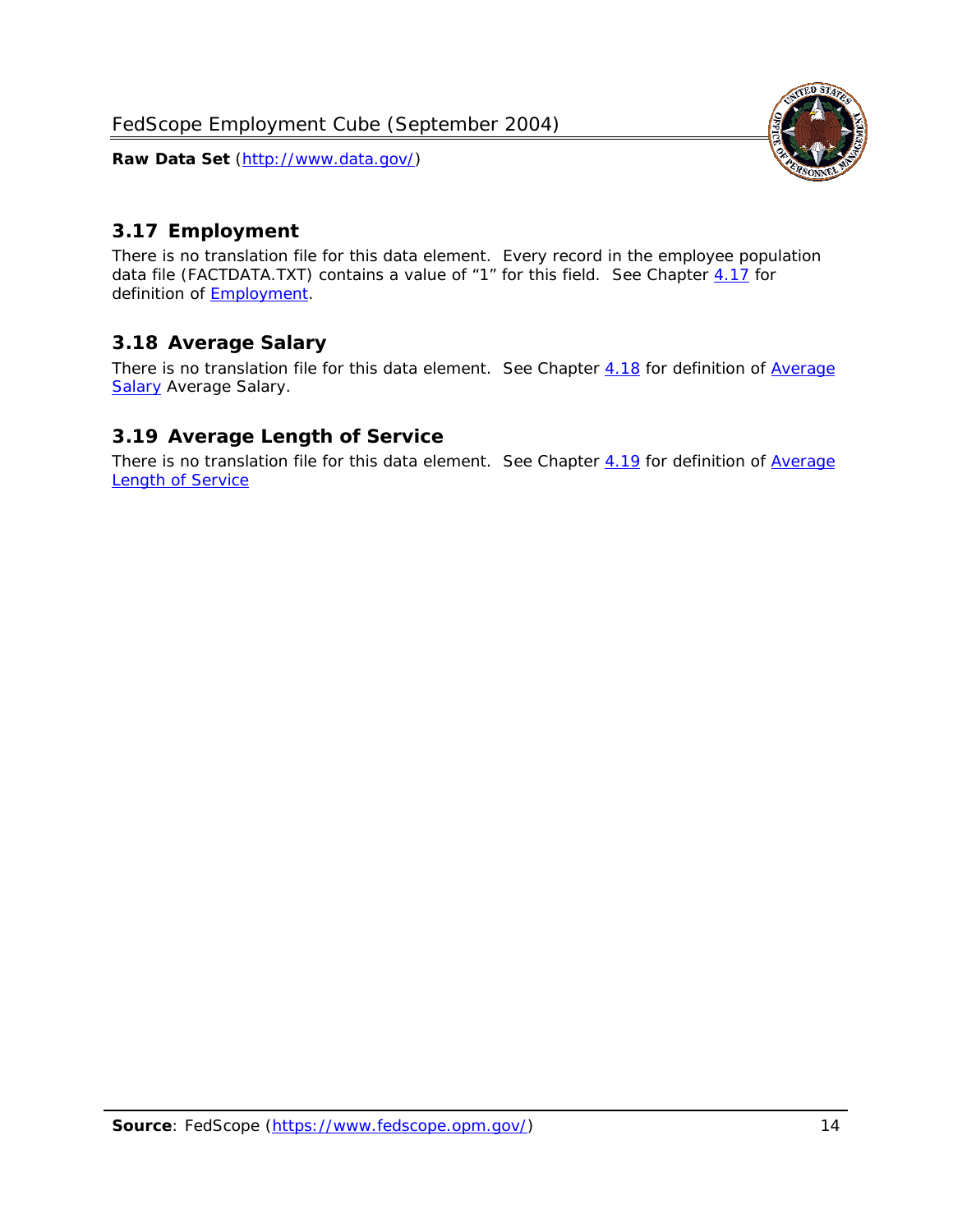

# <span id="page-15-0"></span>**4 DATA DEFINITIONS**

#### <span id="page-15-1"></span>*4.1 Agency*

The employing organization.

#### <span id="page-15-2"></span>*4.2 Location*

The official duty station of an employee. Locations in the United States are defined in terms of states. Locations outside the United States are defined in terms of countries and U.S. territories.

#### <span id="page-15-3"></span>*4.3 Age*

An employee's age. Age is displayed in five-year intervals, except for an initial interval of less than 20 years and a final interval of 65 years or more.

#### <span id="page-15-4"></span>*4.4 Education Level*

The extent of an employee's educational attainment from an accredited institution.

#### <span id="page-15-5"></span>*4.5 General Schedule & Equivalent Grade*

The General Schedule grade for pay plans in the General Schedule and Equivalent pay plan category (See [Pay Plan & Grade](#page-16-0)).

#### <span id="page-15-6"></span>*4.6 Length of Service*

The number of years of Federal civilian employment, creditable military service, and other service made creditable by specific legislation. Length of service is grouped by five-year intervals, except for:

- a. the initial intervals of less than 1 year, 1-2 years, and 3-4 years and
- b. the final interval of 35 years or more.

#### <span id="page-15-7"></span>*4.7 Occupation*

An employee's occupation as defined by the Office of Personnel Management (OPM).

#### <span id="page-15-8"></span>*4.8 Occupation Category*

Occupational categories are defined by the educational requirements of the occupation and the subject matter and level of difficulty or responsibility of the work.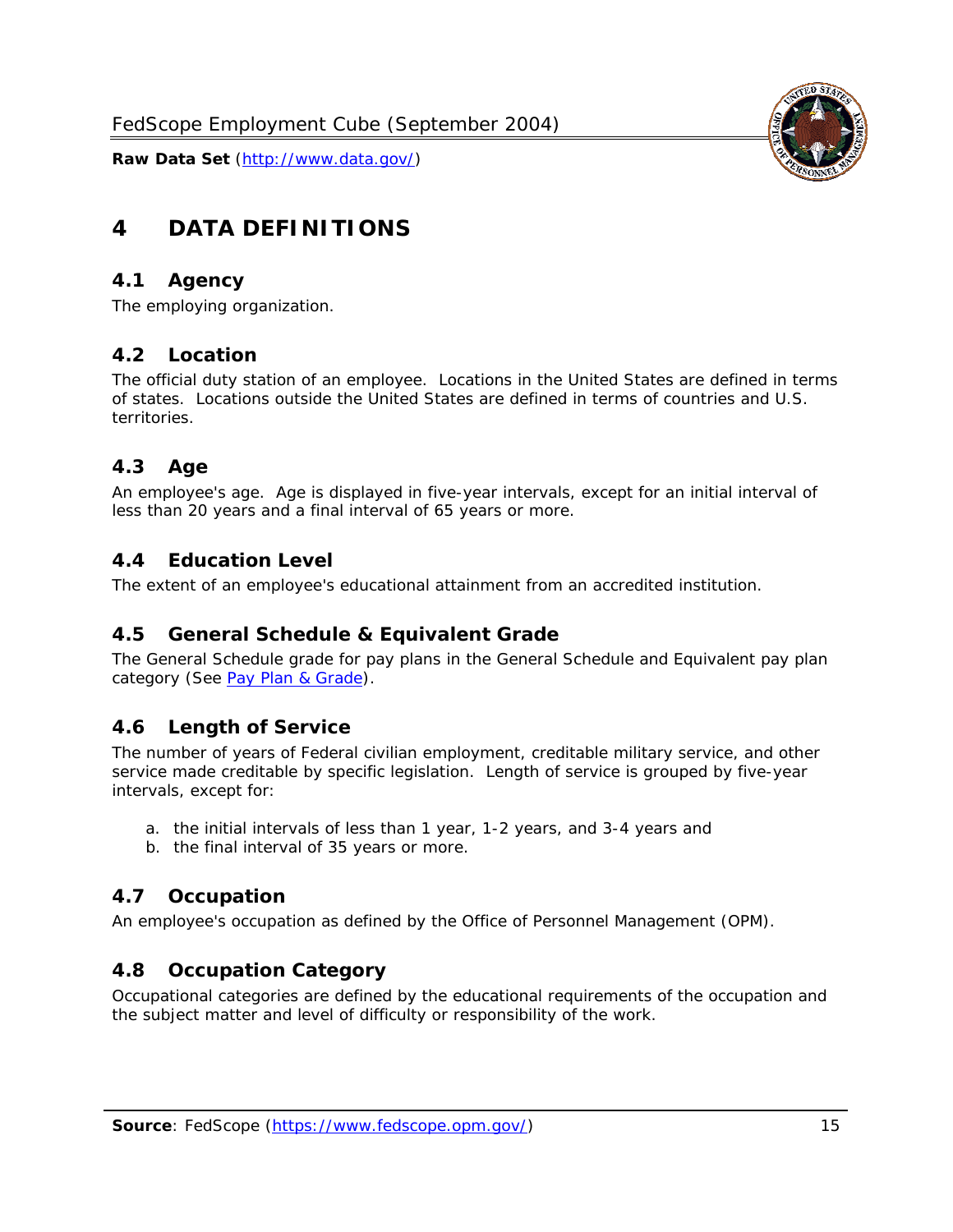<span id="page-16-0"></span>

The pay system and, where applicable, the grade used to determine an employee's basic pay rate. Grade denotes a hierarchical position in a pay plan and is sometimes referred to as level, class, rank, or pay band.

## <span id="page-16-1"></span>*4.10 Salary Level*

An employee's adjusted basic pay, which is an annualized rate of pay. Adjusted basic pay is the sum of an employee's rate of basic pay plus any locality comparability payment and/or special pay adjustment for law enforcement officers. Salaries are grouped by \$10,000 intervals, except for an initial interval of less than \$20,000 and a final interval of \$180,000 or more.

An employee's actual earnings may be more or less than the annualized rate because of factors such as overtime, shift differentials, less than full time work, or leave without pay.

## <span id="page-16-2"></span>*4.11 STEM Occupations*

Listing of occupations grouped into the following four occupational series:

- 1. **S**cience
- 2. **T**echnology
- 3. **E**ngineering
- 4. **M**athematics

#### <span id="page-16-3"></span>*4.12 Supervisory Status*

The nature of managerial, supervisory, or non-supervisory responsibility assigned to an employee's position.

#### <span id="page-16-4"></span>*4.13 Type of Appointment*

An employee's appointment in terms of permanence and competitiveness.

#### <span id="page-16-5"></span>*4.14 Work Schedule*

The time basis on which an employee is scheduled to work.

#### <span id="page-16-6"></span>*4.15 Work Status*

A combination of Type of Appointment and Work Schedule data elements. The Work Status data element is limited to "Non-Seasonal Full Time Permanent" and "Other Employees".

#### <span id="page-16-7"></span>*4.16 Date*

<span id="page-16-8"></span>The file date (e.g. September 2004 represented by 200409).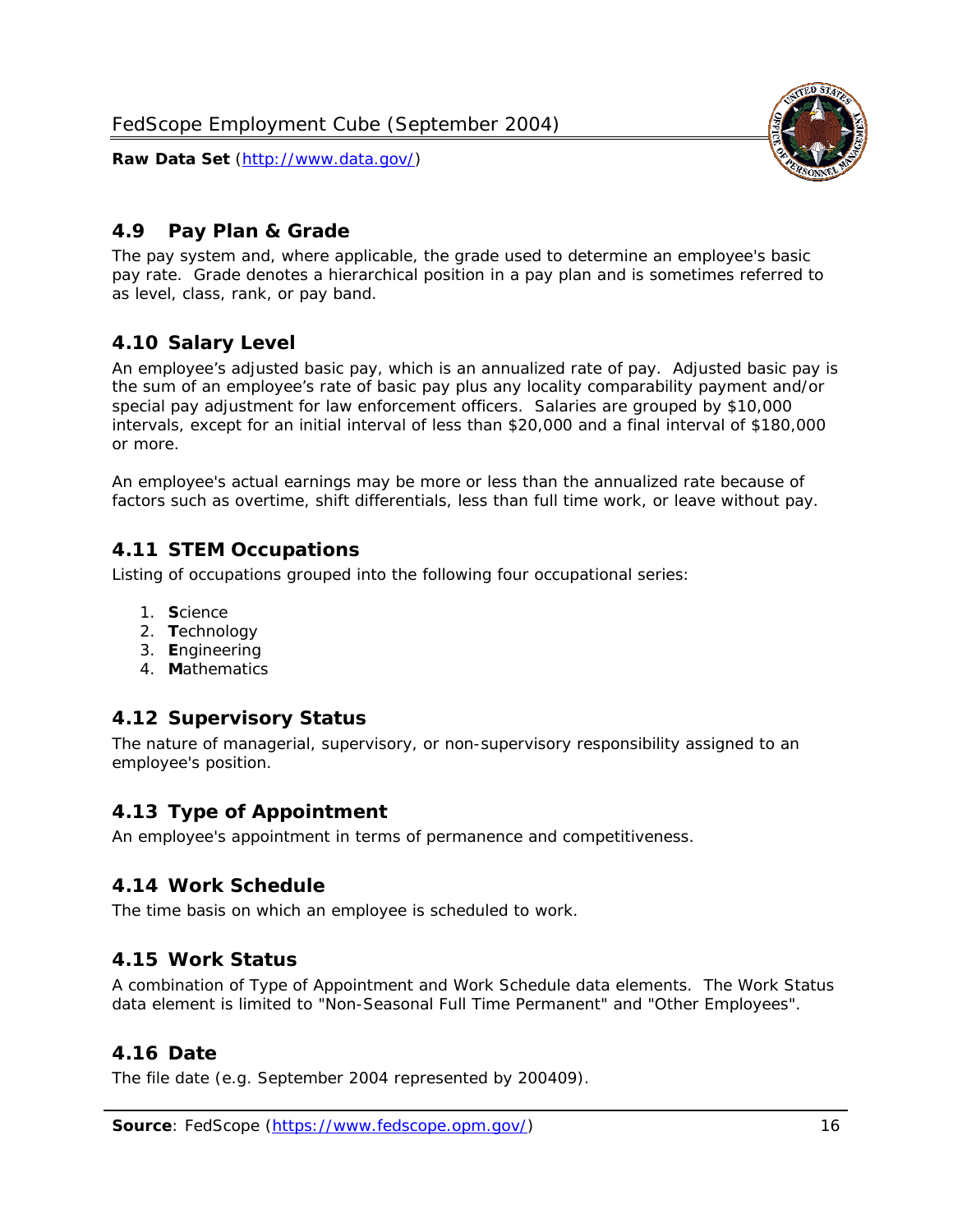

### <span id="page-17-0"></span>*4.17 Employment*

A measure representing the number of employees in pay status at the end of the quarter (or end of the pay period prior to the end of the quarter).

#### <span id="page-17-1"></span>*4.18 Average Salary*

A measure representing the average adjusted basic pay, an annualized rate of pay. Adjusted basic pay is the sum of an employee's rate of basic pay and any locality comparability payment and/or special pay adjustment for law enforcement officers.

An employee's actual earnings may be more or less than the annualized rate because of factors such as overtime, shift differentials, less than full time work, or leave without pay.

Invalid salary values are excluded from the average. A large number of invalid values could invalidate the average. To obtain counts of invalid values, display the data using the Salary Level dimension (See [Salary Level\)](#page-16-1).

#### <span id="page-17-2"></span>*4.19 Average Length of Service*

A measure representing the average number of years of Federal civilian employment and creditable military service.

Invalid values are excluded from the average. A large number of invalid values could invalidate the average. To obtain counts of invalid values, display the data using the Length of Service dimension (See [Length of Service](#page-15-6)).